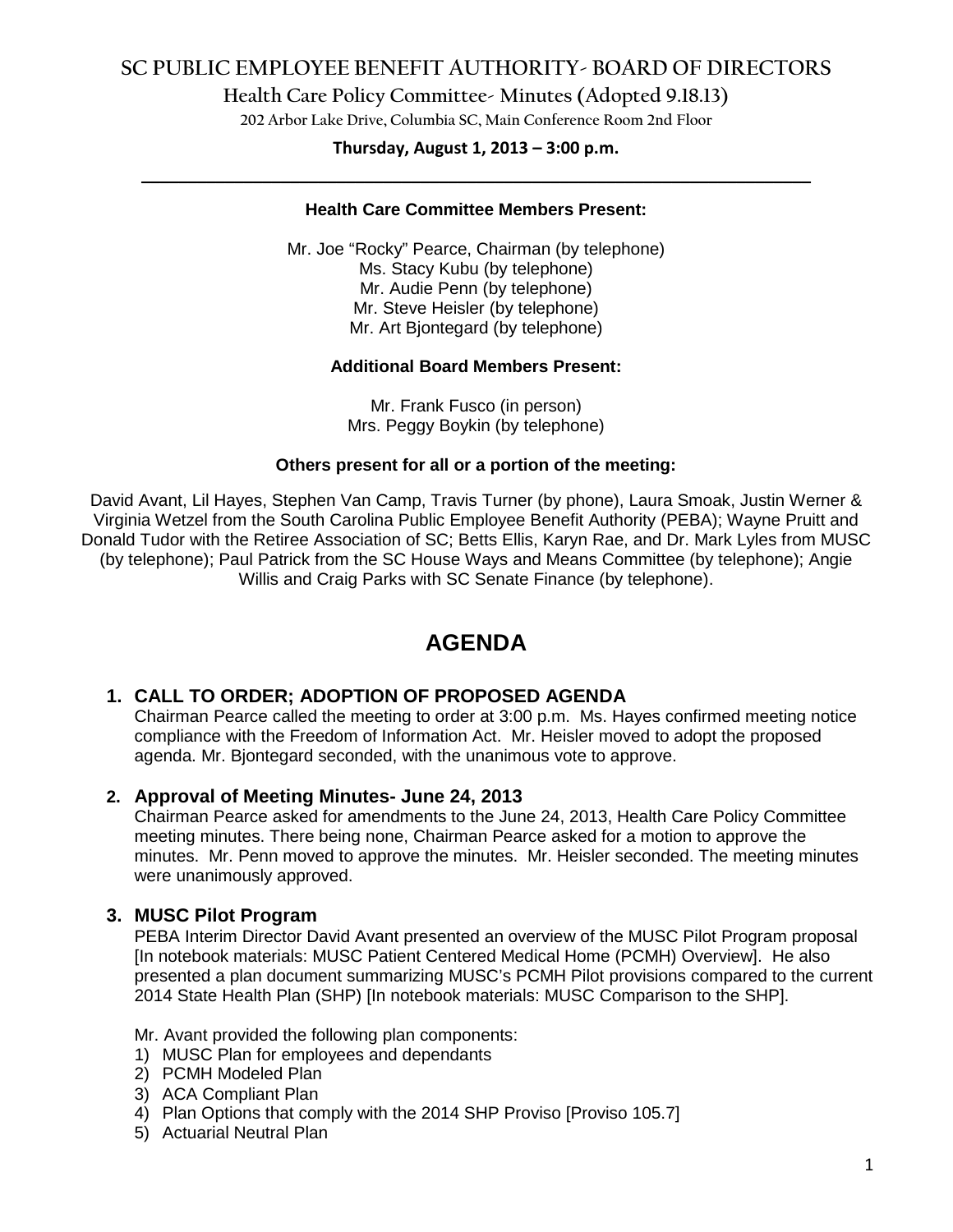**Health Care Policy Committee- Minutes (Adopted 9.18.13)**

**202 Arbor Lake Drive, Columbia SC, Main Conference Room 2nd Floor**

# **Thursday, August 1, 2013 – 3:00 p.m. \_\_\_\_\_\_\_\_\_\_\_\_\_\_\_\_\_\_\_\_\_\_\_\_\_\_\_\_\_\_\_\_\_\_\_\_\_\_\_\_\_\_\_\_\_\_\_\_\_\_\_\_\_\_\_\_\_\_\_\_\_\_\_\_\_\_\_\_\_\_\_\_**

Mr. Penn questioned if the MUSC PCMH Pilot Program would promote adverse selection to those participants who may default into the 2014 State Health Plan, which is not ACA compliant. He was concerned that an ACA compliant plan would negatively affect the negotiating power for providers within the current 2014 SHP. Mr. Avant advised that the MUSC Pilot would be ACA compliant with non-grandfathered components (i.e. deductibles and co-pays). Consultants have advised that there will not be sufficient adverse selection to diminish effectiveness of the PCMH Model.

Mr. Fusco asked MUSC if they would be opposed to removing the grandfathered status of new and existing Health Savings Plan or Blue Choice HMO participants. MUSC responded that they would not be opposed.

Mr. Avant introduced Mark Lyles with MUSC who summarized the plan proposal and welcomed questions from Board members.

Mr. Fusco asked the following questions:

- 1) What certifications will be required of participating providers of the new pilot program? Mr. Lyles explained that two existing MUSC PCMHs are NCQA (National Committee for Quality Assurance) Level Three certified. It is their goal by the end of Calendar Year 2013 for all affiliated primary care practices to obtain this certification.
- 2) Why not identify MUSC subscribers/ employees who represent the top three to five disease areas by cost and focus the pilot on those subscribers instead of opening enrollment to all MUSC subscribers/ employees? Mr. Lyles explained that the PCMH would focus on the health management of subscribers

who have hypertension, congestive heart failure, and diabetes. Their hope is to attract all subscribers/ employees and then identify the specific groups above through a health assessment.

- 3) Logistically, will subscribers to this plan have easy access to providers considering the compact arrangement of downtown Charleston? Would it be possible to include customer satisfaction measures in addition to health outcomes measurers? Mr. Lyles explained that they have markedly expanded their facilities off of the Charleston peninsula but do provide rapid access clinics on campus. They have expanded their primary care access sites by 15% and hope to continue that expansion.
- 4) Will Blue Cross Blue Shield be able to administratively accommodate the addition of the new plan? Mr. Avant reported that Blue Cross Blue Shield has agreed to work through details to accommodate the new plan.

Mr. Bjontegard asked what would be the baseline spend and the projected savings associated with the plan. Mr. Lyles explained that the baseline spend would be \$60 million with the goal to avoid any additional cost increases. MUSC would not participate in any savings generated from the plan for several years. There was further discussion about the fact that there is most likely going to be an increase in plan cost during the initial years of the pilot program.

Mr. Penn had concerns that the initially proposed outcome measures and metrics were confining and not centered on those metrics that are the most costly. Mr. Lyles stated that MUSC would not be opposed to focusing on other metrics as the pilot progresses.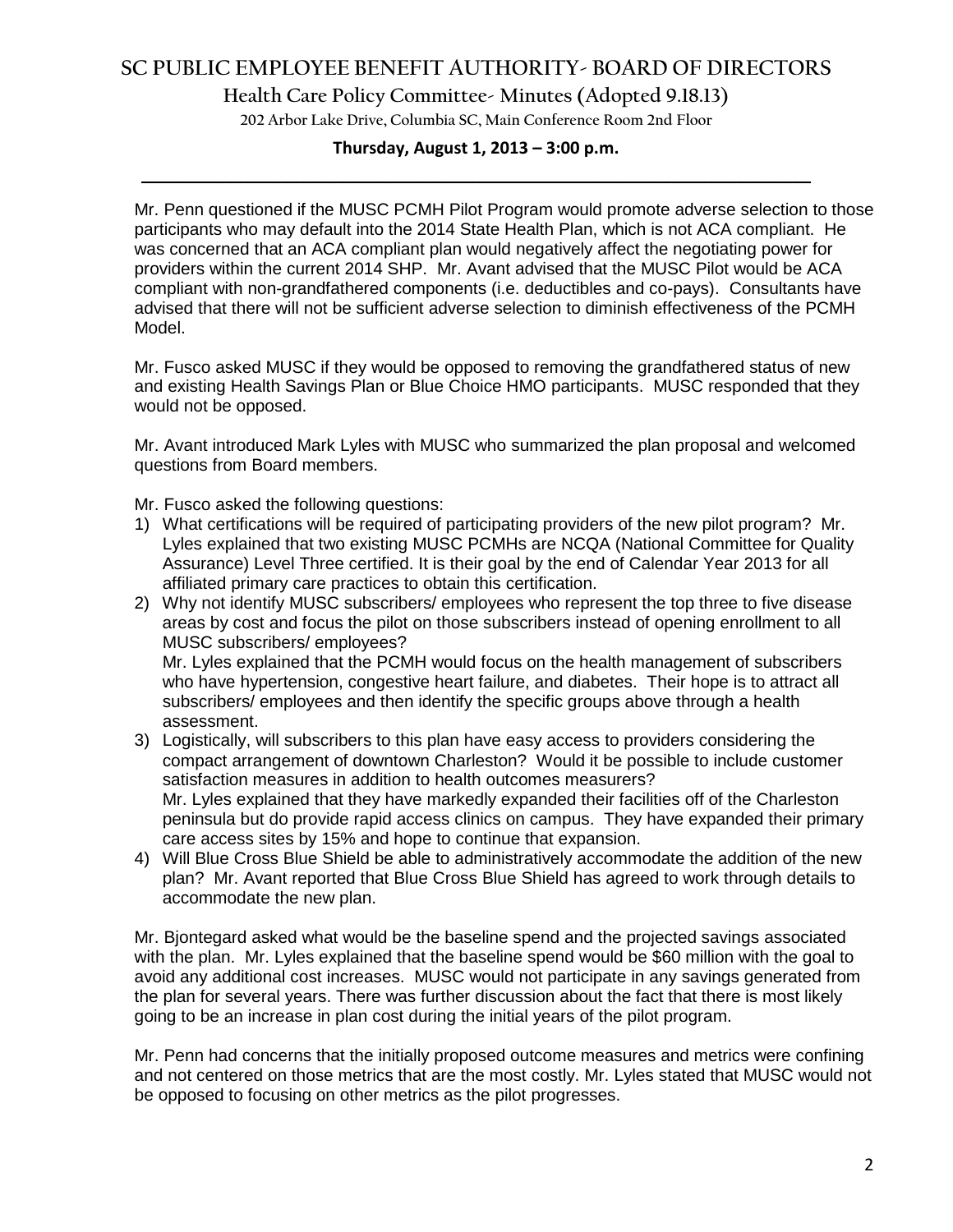**Health Care Policy Committee- Minutes (Adopted 9.18.13)**

**202 Arbor Lake Drive, Columbia SC, Main Conference Room 2nd Floor**

## **Thursday, August 1, 2013 – 3:00 p.m. \_\_\_\_\_\_\_\_\_\_\_\_\_\_\_\_\_\_\_\_\_\_\_\_\_\_\_\_\_\_\_\_\_\_\_\_\_\_\_\_\_\_\_\_\_\_\_\_\_\_\_\_\_\_\_\_\_\_\_\_\_\_\_\_\_\_\_\_\_\_\_\_**

Mr. Pearce requested clarification that the purpose of a PCMH is to target the 20 percent of those subscribers who are most costly to the health care plan. Mr. Lyles explained that a PCMH allows the subscriber population to be assigned a specific provider to manage health care by insuring compliance with medications, scheduling doctor visits, and insuring proper utilization. Through this management process, MUSC will be able to identify those with critical needs and focus on preventative health outcomes to ultimately lower utilization and reduce cost.

Mr. Pearce would like to know if this plan will produce immediate savings. Mr. Lyles responded that there will be immediate opportunity to better manage care and temper utilization which has the potential for immediate savings.

Mr. Bjontegard requested an overview of MUSC's plan to promote and educate MUSC employees of the benefits of joining their PCMH plan. Mr. Lyles explained that MUSC's communication and Human Resource departments are prepared to effectively promote this new plan. They have also been engaging their workforce during the last six months on the issue.

Mr. Fusco requested confirmation that this new plan would be actuarially neutral to the current 2014 State Health Plan in the initial year and years to follow. Mr. Penn expressed concern that health management will initially increase utilization and effectively increasing cost during the initial plan year. Mr. Lyles confirmed that actuaries have indicated that this new plan will be actuarially neutral even during the initial plan year. However, in the event there is a cost to the plan in the future, MUSC would like to be able to adjust plan components (i.e. co-pays) to balance plan cost.

Ms. Boykin would like to insure that the PEBA Board will evaluate and amend the MUSC PCMH Program annually. Mr. Avant insured that this plan would need to be evaluated and approved annually in conjunction with the SHP by the PEBA Board as well as the Budget and Control Board. Plan components would only be altered during this annual approval process.

Mr. Bjontegard asked Mr. Lyles what would be one component of this plan you would change if you had the opportunity. Mr. Lyles responded by requesting better incentives for the plan subscribers.

Mr. Penn would like to stress that there must be a commitment from the subscriber to work simultaneously with providers on new health management lifestyle for the PCMH plan to succeed.

Mr. Heisler would like to have a summary MUSC's internal communications plans and operating standards to insure that all MUSC employees will be properly educated on the new PCMH plan. Mr. Lyles explained that there are multiple communication campaigns currently in place.

- 1) Quarterly town hall meetings requiring mandatory participation from all MUSC employees.
- 2) Educational webinars requiring follow-up test to insure employee understanding of issues.

Mr. Fusco suggested the Health Care Policy Committee may need more time to evaluate this plan to better finalize plan details. Mr. Avant explained that the PEBA Board is scheduled to meet Monday, August 5, 2013, at 1:00 pm to discuss the MUSC Pilot at the Board level. If it is the will of the Board, the plan must be approved by August 15, 2013.

Mr. Pearce suggested that the Health Care Policy Committee must recommend this plan prior to sending it to the PEBA Board. Mr. Penn is not comfortable with the current outcome measurers